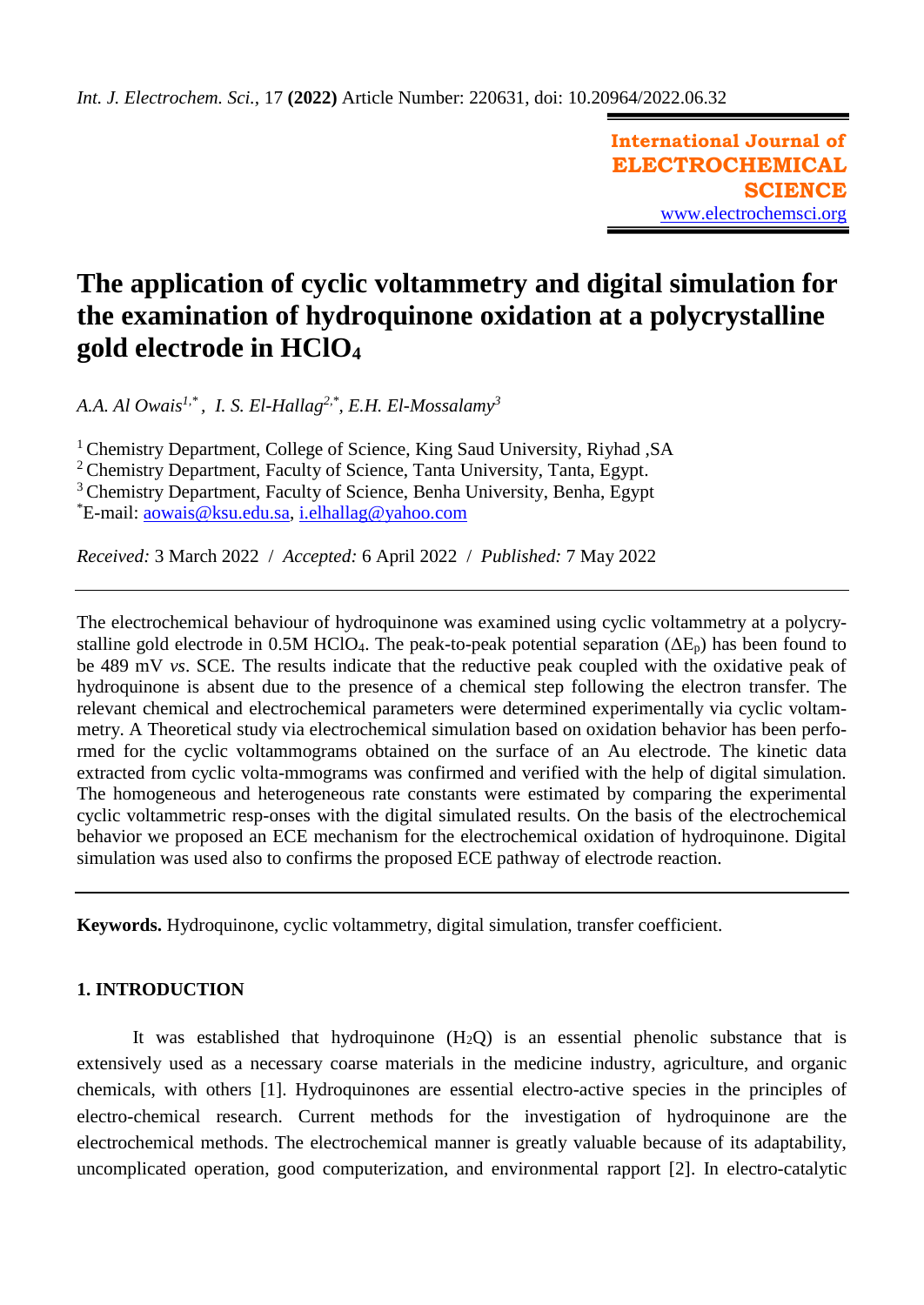paths, in which an electrode surface is an electrifying catalyst, divergent electrode materials can change the electroch-emical reaction rate by divergent values, so new and effective catalytic electrode materials have constantly been a target of related research.

In the situation of examination of the electrochemical features of hydroquinone in the existence of acid medium [3-5] we became receptive in knowledge the mechanism of electrooxidation of hydroquinone in HClO4. Examination of the hydroquinone-quinone  $(H_2O-O)$  system, which has been considered the classical redox reaction [6, 7]

This article reports the electrochemical examination of hydroquinone at the polycrystalline gold electrode in acid solution via cyclic voltammetry and digital simulation. This work focuses on the determination of the kinetic parameters such as  $k^{\circ}$ ,  $E^{\circ}$ , D,  $\alpha$ , and  $k_c$  experimentally via different relationships using cyclic voltammetry. The obtained kinetic parameters were confirmed using the digital simulation method.

#### **2. EXPERIMENTAL**

### *2.1. Chemical reagents*

Analytical grade chemicals were used without further purification. Aldrich HClO4 and 1,4 hydroquinone (H2Q) were bought from Aldrich. De-ionized water was captured from a water purification apparatus. N2 gas was used to remove  $O_2$  from the electrolyte solutions.

## *2.2. Instrumentation*

Electrochemical experiments were accomplished in a conventional three-electrode cell. A saturated calomel electrode (SCE) was used as the reference electrode. The working electrode (a 1 mm diameter polycrystalline Au disc electrode) was polished using 1 lm of alumina and cleaned with water. The cyclic voltammetry experiments were done at various scan rates in the range of 50–2000  $mV.s^{-1}$ .

A Digital simulation of the data was run using techniques of finite differences via the EG & G condesim software package. The algorithms for the simulation software were coded and implemented into the condesim software package.

## **3. RESULTS AND DISCUSSION**

#### *3.1 Cyclic voltammetry behavior of hydroquinone*

Examination of the cyclic voltammetry behavior of  $H_2Q$  at a conventional polycrystalline Au electrode has been carried out in 0.5M HClO<sub>4</sub> solution at various scan rates and at ambient temperature. Figure 1 exhibits the cyclic voltammetry curves of 3 mM 1,4-hydroquinone at a 50 mV  $s^{-1}$  scan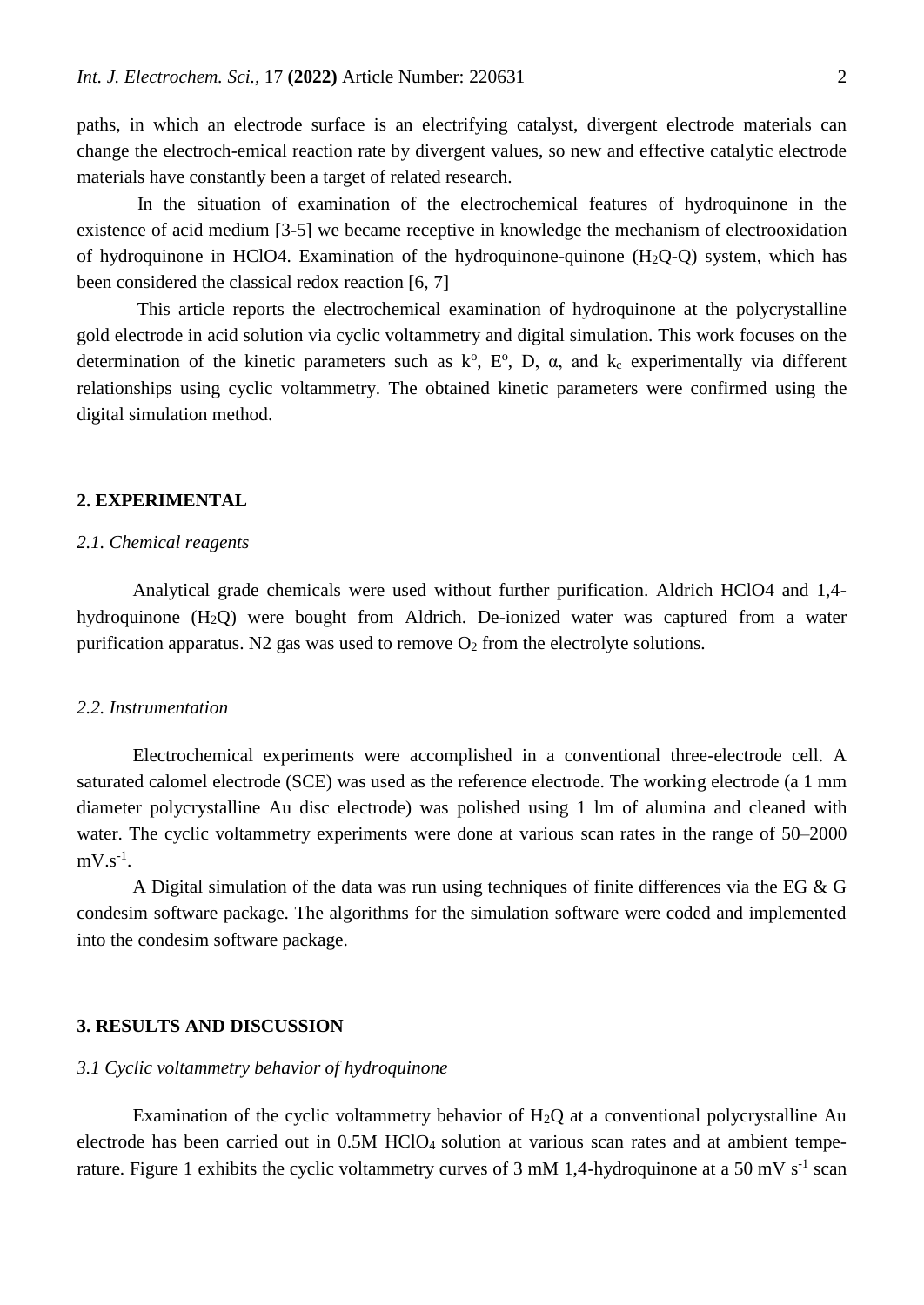rate in 0.5 M HClO4. As indicated, the cyclic voltammogram revealed the presence of the oxidation peak (A) coupled with the reduction peak (B), which disappeared at low scan speed, and another peak (C) due to the reduction of the electroactive species resulting from peak (B). From the CV indicated in figure 1 it can be viewed that at conventional polycrystalline Au electrode the peak-to-peak potential separation between a peak (A) and peak (B) are in the range of  $124 - 165$  mV vs. SCE. So, according to Nicholson [8], the obtained behavior reveals that the hydroquinone loss of two electrons at a conventional polycrystalline working Au electrode is strongly a moderate fast of the rate of electron transfer.



Figure 1. Cyclic voltammetry curve at a scan rate of 50 mVs<sup>-1</sup> for 3 mM hydroquinone in 0.5 M HClO4 at a conventional polycrystalline Au electrode.

#### *3.2. Effect of scan rate*

Figure 2 indicates that the cyclic voltammograms of H2Q at different scan rates in 0.5 M HClO4 at a conventional polycrystalline Au electrode. It was noted that by increasing the scan rate the height of the oxidation peaks (A) and reduction peaks (B) increased and the peak separation between the forward oxidation peak (A) and backward reduction peak (B) increased. Also, it was observed that at a scan rate of 50 mVs<sup>-1</sup>, the reduction peak (B) coupled with the oxidation peak (A) is absent, and at a scan rate greater than  $50 \text{ mVs}^{-1}$ , the reductive peak (B) appears and increases with increasing the scan rate.

This behavior confirms that the oxidative and reductive peaks of H2Q proceed as electron transfers followed by moderately fast chemical processes, i.e., the EC scheme. The peak (C) in the backward direction may be attributed to the reduction of the electro-active product. The cyclic voltammogram was recorded at two multiple scans to determine the nature of peak (C). Figure 3 displays an example of the H2Q at multi scan, which indicates the appearance of the oxidative peak (D) coupled with the peak (C). This behavior confirms the presence of simple electron transfer following the chemical process, i.e., ECE mechanism.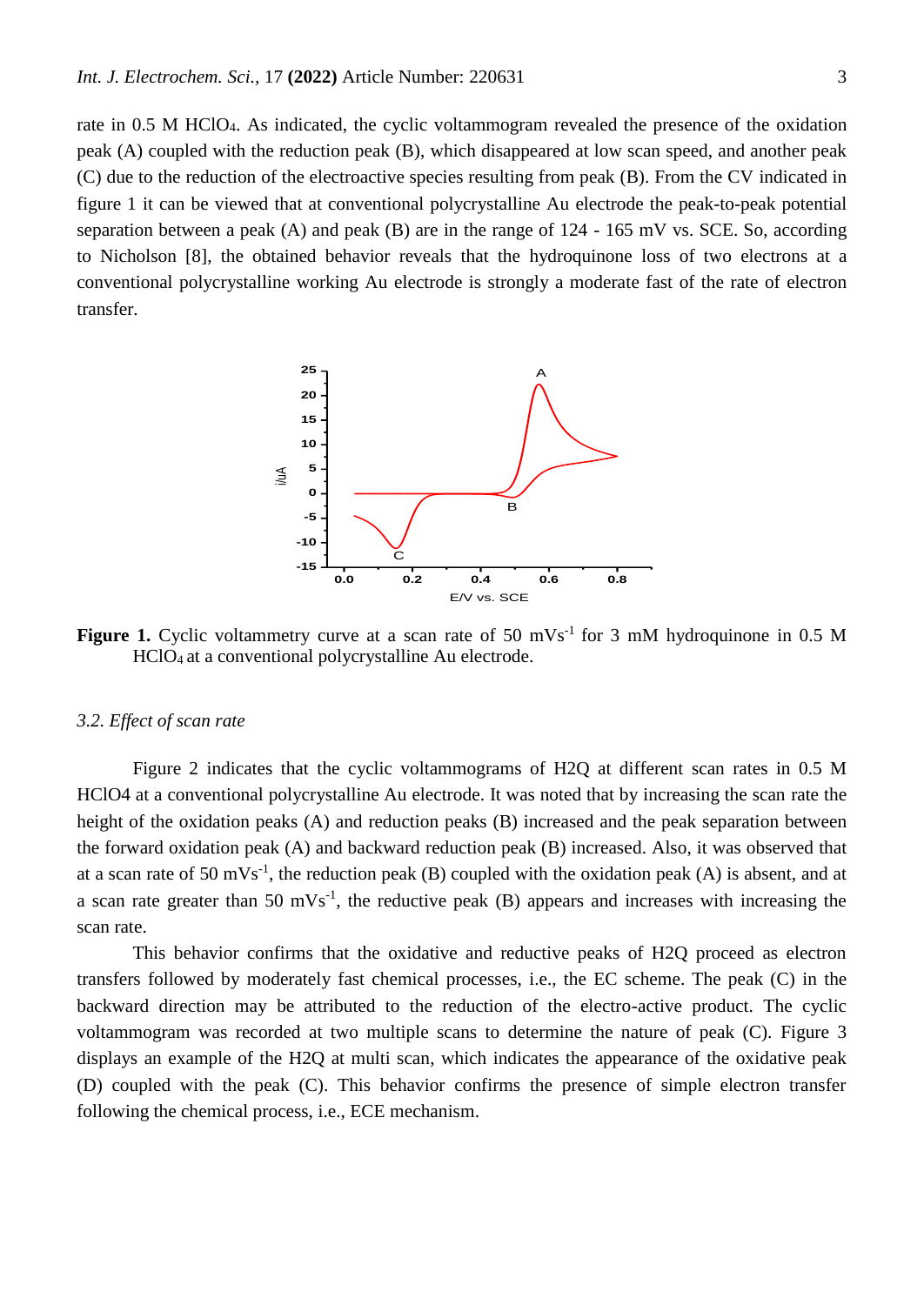

**Figure 2:** Cyclic voltammograms of H<sub>2</sub>Q at in 0.5 M HClO<sub>4</sub> at various scan rates on a conventional polycrystalline Au electrode.



**Figure 3:** H<sub>2</sub>Q Cyclic voltammograms at  $1000 \text{ mVs}^{-1}$  and two cycles in 0.5 M HClO<sub>4</sub> at a conventional polycrystalline Au electrode

Fig. 4A shows a linear relationship between  $i_p$  *vs*. the square root of the scan rate ( $v^{0.5}$ ) over the whole range of 50 –2000 mV.s<sup>-1</sup>, strongly suggesting that the redox reactions of H2Q are diffusioncontrolled [9]. Plots of log  $i<sub>p</sub>$  *vs*. log *v* have a slope close to 0.5, confirming that currents were diffusion-controlled (Fig. 4B). On the other hand, oxidation and reduction peak potential values were dependent on the scan rates, indicating the shift of the oxidation peak (A) to a more positive potential and the reduction peak (B) to a less positive potential, supporting the electrochemical processes of quasi-reversible character of the compound under consideration in the selected medium [10].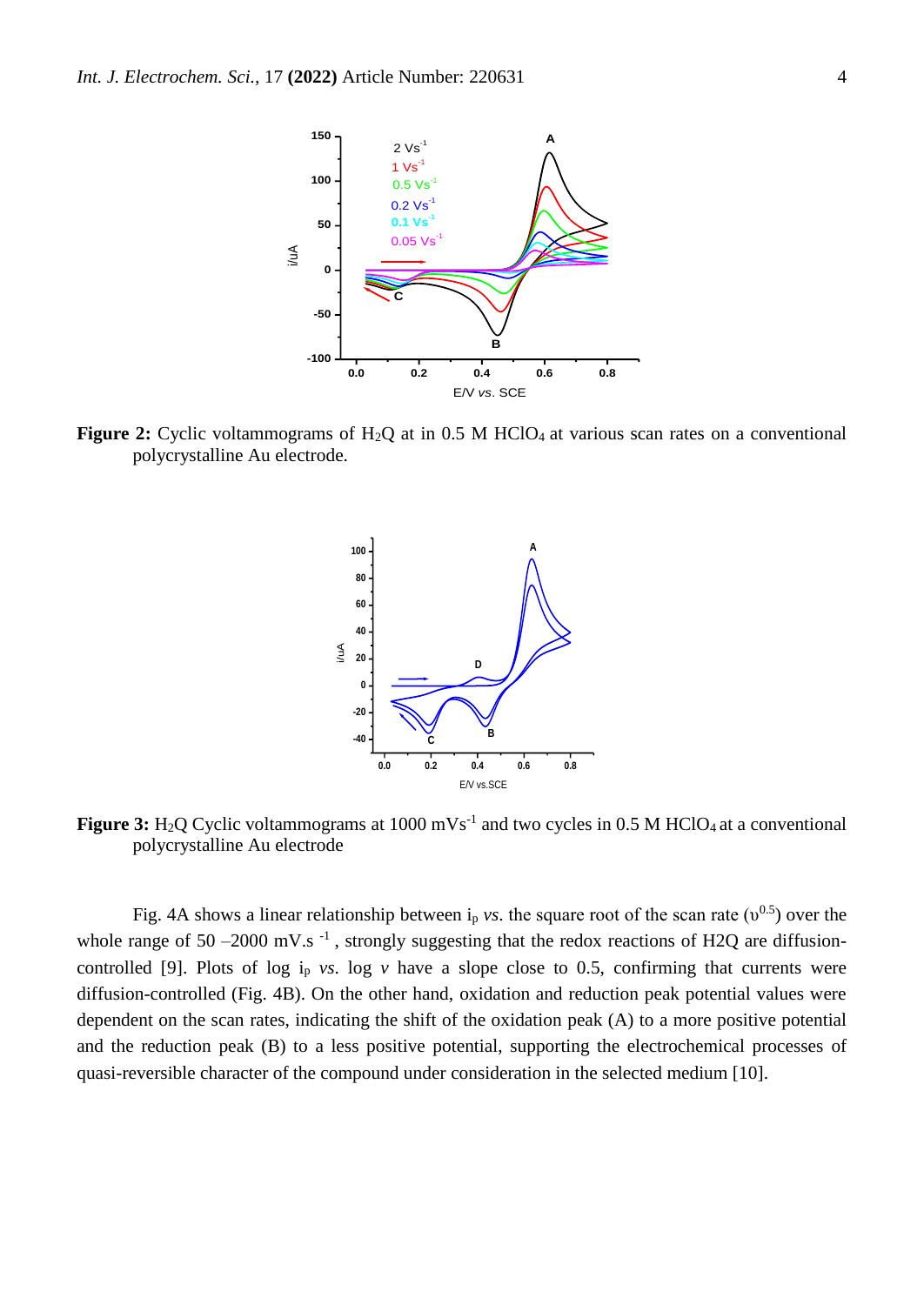

**Figure 4.** Linear relationship of  $i_p$  *vs.*  $v^{1/2}$  of Fig. 3 (A); log  $i_p$  *vs.* log *v* (B).

Across time, there has been a small variance in terms of experimental calculation of the  $k^0$  of an existing system. The predominant general method for the measurement of  $k^0$  is cyclic Voltammetry (CV). Electrochemists generally use the methods established by Nicholson [11-13] for estimation of the  $k^0$  values for the electrode reaction. A typical process is to investigate the peak-to-peak potential separation,  $\Delta E_p$  (see Fig. 2) of a redox couple as a function of scan rate in a quasi-reversible system. This is achieved by constructing the working curve. The Nicholson method presents the dimensionless parameter,  $\psi$ , which is graphed opposite to the peak-to-peak potential separation,  $\Delta$ Ep, for a given scheme to generate a working curve. The dimensionless parameter thus shows electrochemical fastness (where  $\psi$  =20, the system is fast; where  $\psi \le 7$ , the system is moderately fast) and is fitted to  $\Delta Ep$  to study electrochoemical regimes [8]. According to equation (1) established by Nicholson, the k° value was determined and listed in table 1.

$$
\psi = k^0 \left[ \pi D n F \nu / RT \right]^{-0.5} \tag{1}
$$

Where D is the diffusion coefficient of the hydroquinone materials, n is the number of electrons transferred in the electrochemical reaction, F is the Faraday constant, R is the molar gas constant, T is the absolute temperature, and  $\pi$  is a mathematical constant approximately equal to 3.14159. Equation (1) can be written in the following form:

$$
\psi = k^{\circ} Z \tag{2}
$$

where Z is equal to  $[\pi DnFv/RT]$ <sup>-0.5</sup>.

As indicated before, the peak–to-peak potential separation,  $\Delta E_p$  is noticed to increase when the scan rate increases, indicating and confirming a moderate fast of the rate of electron transfer as a result of the rate of mass transport being approximately equal to the rate of electron transfer. In the case of the hydroquinone, the  $\Delta E_p$  of 124 mV at a scan rate of 100 mV.s<sup>-1</sup> increases to 165 mV when the scan rate is increased to 2000 mV.s<sup>-1</sup>. Figure 5 displays the variation of peak separation with scan rate. These increases in peak separation with increasing the scan rate are transformed into ψ values, which are graphed against  $[\pi DnFv/RT]$ <sup>-0.5</sup> as shown in figure 6. The slope is then equal to  $k^0$  as in Equation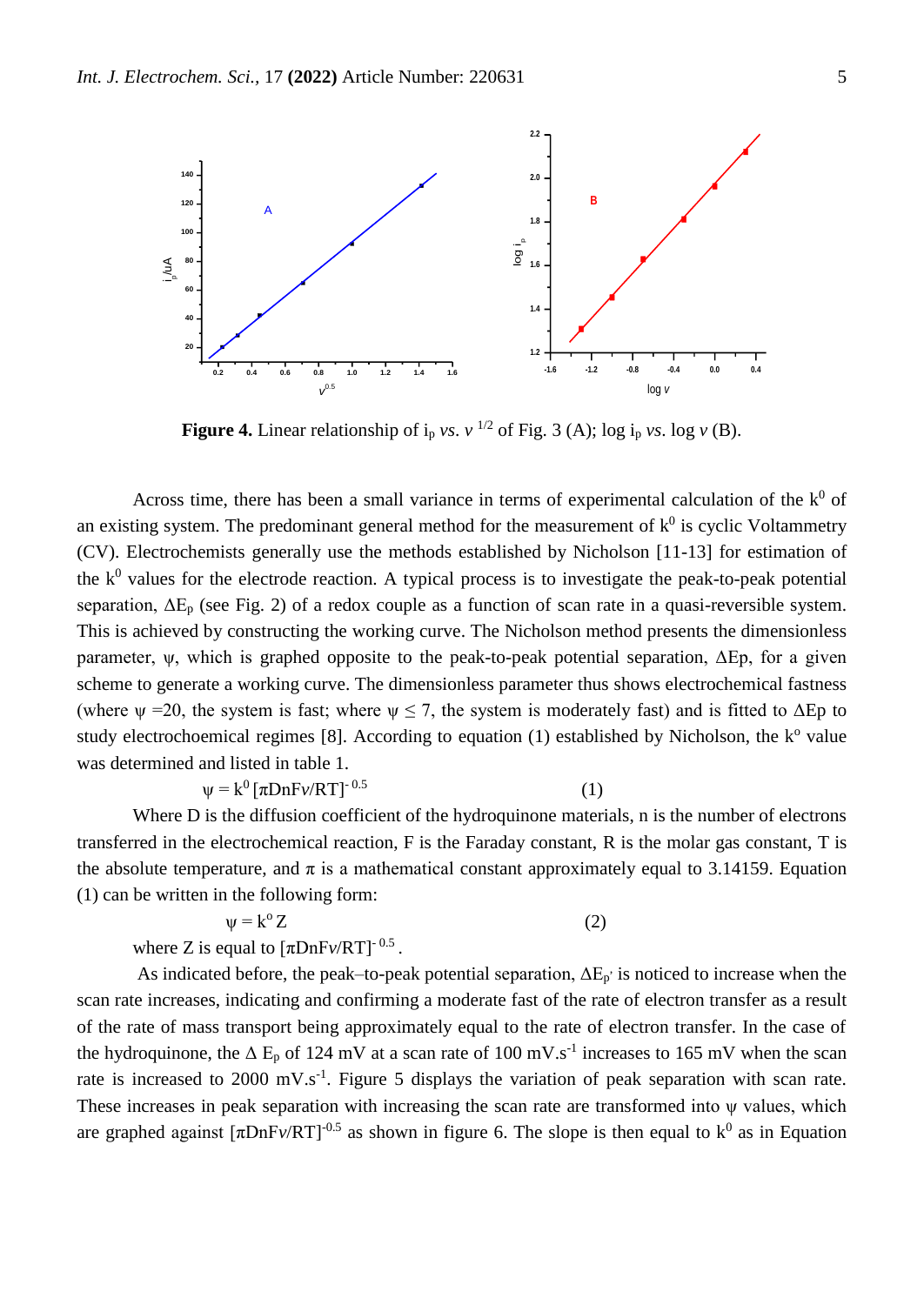(1); accordingly, the calculated value of  $k^{\circ}$  is equal to 3.18 x 10<sup>-3</sup> cm.s<sup>-1</sup> for the investigated hydroquinone species.



**Figure 5:** Extracted from Figure 2, a plot of ΔE<sup>p</sup> versus scan rate of hydroquinone at a conventional polycrystalline gold electrode in 0.5M HClO4.



**Figure 6** shows a plot of ψ versus Z of hydroquinone at a conventional polycrystalline gold electrode in 0.5M HClO<sup>4</sup>

The value of the transfer coefficient was determined from the relationship (3) and is listed in table 2. Fig.7 and table 2 show the variation of  $Ep - E_{p/2}$  with the scan rate. As indicated in table 2, the  $E_p - E_{p/2} = 48/\alpha n_a$  (3) magnitude of the half-peak width  $(Ep - Ep/2)$  increases with increasing scan rate. Also, the magnitude of the transfer coefficient reflects and confirms the moderate speed of electron transfer. Again, the magnitude of the ratio of the backward peak current  $(i_{pb})$  divided by the forward peak current  $(i_{pf})$ , i.e.,  $(i<sub>pb</sub>/i<sub>pf</sub>)$  is less than unity, confirming that the presence of electron transfer is followed by chemical step.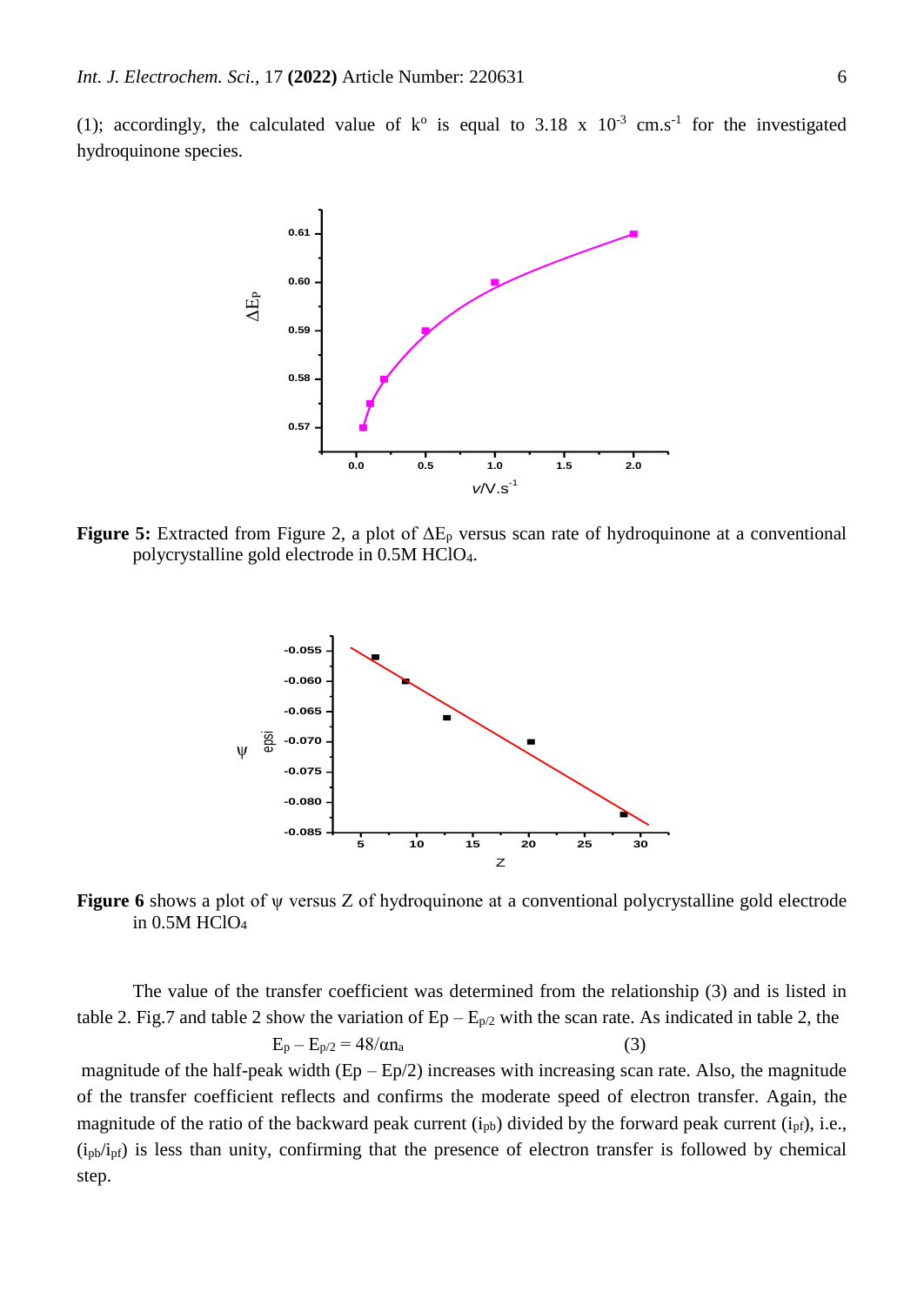**Table 1** Summarises the kinetic parameters of the electrooxidation of hydroquinone using cyclic voltammetry and digital simulation at a conventional polycrystalline Au electrode.

| Parameters/ method                    | Technique         |                   |  |                    |
|---------------------------------------|-------------------|-------------------|--|--------------------|
|                                       | CV                |                   |  | Digital simulation |
| $k_s x 10^{-3}$ (cm.s <sup>-1</sup> ) | $3.40^{\rm a}$    | $3.80^{b}$        |  | 3.50               |
| $\alpha$                              | 0.32              |                   |  | 0.38               |
| $E^{\rm o}$                           |                   |                   |  |                    |
| $Dx10^5$ (cm <sup>2</sup> .s-1)       | 4.71 <sup>c</sup> | 5.26 <sup>d</sup> |  | 5.21               |
| $k_c$ $(s^{-1})$                      |                   |                   |  | 0.89               |
|                                       |                   |                   |  |                    |

(a) Value calculated from working curve, (b) calculated from equation (2), (c) calculated from equation (5), and (d) calculated from equation (6)

**Table 2.** Summarizes the values of the wave parameters of the electrooxidation of hydroquinone at various scan rates.

| Scan speed $(mV.s^{-1})$ | $i_p/uA$ | $E_p - E_{p/2}/mV$ | $\Delta$ Ep/mV | $i_{pb}/i_{bf}$ |
|--------------------------|----------|--------------------|----------------|-----------------|
|                          |          |                    |                |                 |
| 100                      | 28.5     | 31                 | 124            | 0.23            |
| 200                      | 42.6     | 46                 | 132            | 0.35            |
| 500                      | 64.9     | 57                 | 141            | 0.49            |
| 1000                     | 92.2     | 68                 | 153            | 0.61            |
| 2000                     | 132.7    | 74                 | 165            | 0.71            |
|                          |          |                    |                |                 |
|                          |          |                    |                |                 |



**Figure 7.** Plot of half-peak width  $(E_p-E_p/2)$  *vs.* scan speed of H<sub>2</sub>Q at a conventional polycrystalline Au electrode in HClO4.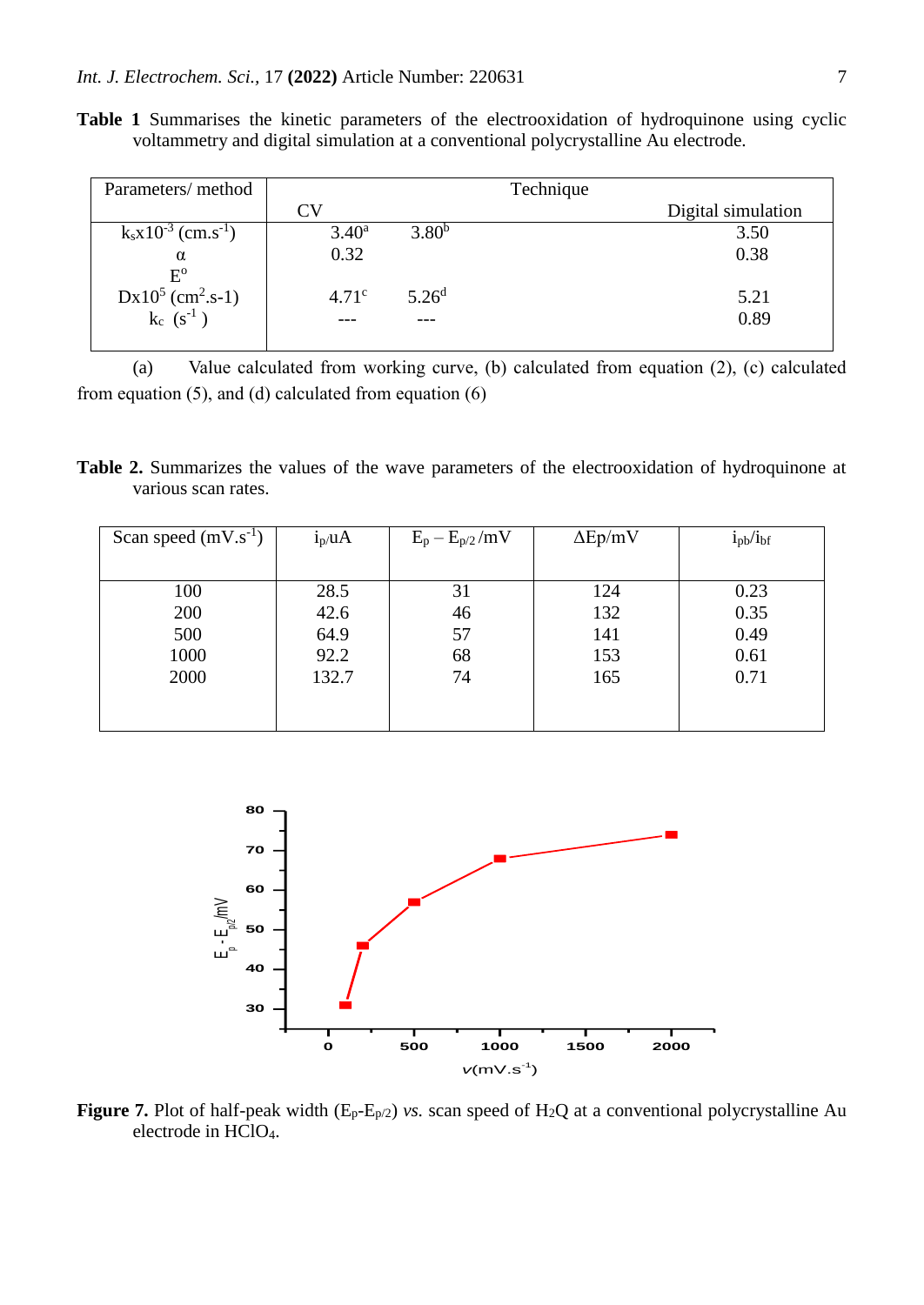As mentioned before, the peak current is seen to grow regularly according to the following Randles-Sevcik equation for a quasi-reversible reaction:

 $i_p = \pm 2.99x10^5 n(\alpha n_a)^{1/2} AC^b D^{1/2} v^{1/2}$ 

(4)

where  $i_p$  is the peak current, and n, F, D, A, C, v, R and T have already been defined. The value of the diffusion coefficient (D) was determined via eq. (4) from the slope of the  $i_p$  vs  $v^{1/2}$  plot. The calculated value of D was listed in table 1. Equation 4 can be written in the following form [13]:

 $i_p = 3.099I_{lim}$  (αna)<sup>1/2</sup>υ<sup>1/2</sup>  $(5)$ where  $I_{\text{lim}} = nFAC^b D^{1/2}$ , n, F, D, A, C, v, R and T have been illustrated before,  $\alpha$  is the transfer coefficient and  $n_a$  is the number of electrons participating in the rate determining step. Accordingly,  $I_{\text{lim}}$ can be determined from eq. (5) as indicated in eq. (6):

 $I_{\text{lim}} = i_p/3.099(\alpha n a)^{1/2}v^{1/2}$ (6)

So, the magnitude of the diffusion coefficient can be calculated by a combination between  $I_{\text{lim}}$ and i<sup>p</sup> via eq. (6). The determined values of the diffusion coefficient from the above equation are listed in table 1.

#### *3.3. Digital simulation*

Digital simulation based on finite difference closeness has proven to be an excellent means for numerical explanation of electrode processes. The most extensively used implicit technique is the method of Crank-Nicolson [14], which is thoroughly stable. The considerable advantage of this method is that it can be used for many parameters with a significant decrease in accuracy. This means that rapid homogeneous chemical reactions that are paired with the charge transfer step can be measured without limitation. Wonderfully, applications of the Crank-Nicolson technique to electrochemical problems are rare. The main purpose is that the suitable installation of the boundary conditions may generate some difficulties. This is particularly striking in the case of cyclic voltammetry, one of the most approved dynamic methods, of which only a few examples are illustrated in the literature [15, 16]. To overcome this disadvantage, we have used the condesim software package, which allows the implicit simulation of voltammetric curves with high accuracy.

Accordingly, to confirm and verify the nature of the electrode reaction for the electrochemical oxidation of hydroquinone at a gold electrode in 0.5M HClO4, the data obtained from cyclic voltammograms has been tested by a commercial theoretical CONDESIM software programmed [17] to find the good-fit between experimental and theoretical cyclic voltammograms. The simulation was carried out assuming semi-infinite diffusion and planar electrode geometry. The parameter of the homogeneous chemical rate constant,  $k_c$ , was allowed to change through simulation of the cyclic voltammogram until a well-fitting between the theoretical and experimental cyclic voltammogram was obtained.

Based on the above, the digital simulation method is an important and successful tool for obtaining the kinetic parameters theoretically [18]. Accordingly, the electrochemical oxidation of hydroquinone in the present article was suggested and approved with the aid of diagnostic criteria for cyclic voltammograms. The transfer coefficient  $(\alpha)$ , diffusion coefficient  $(D)$ , standard redox potential, and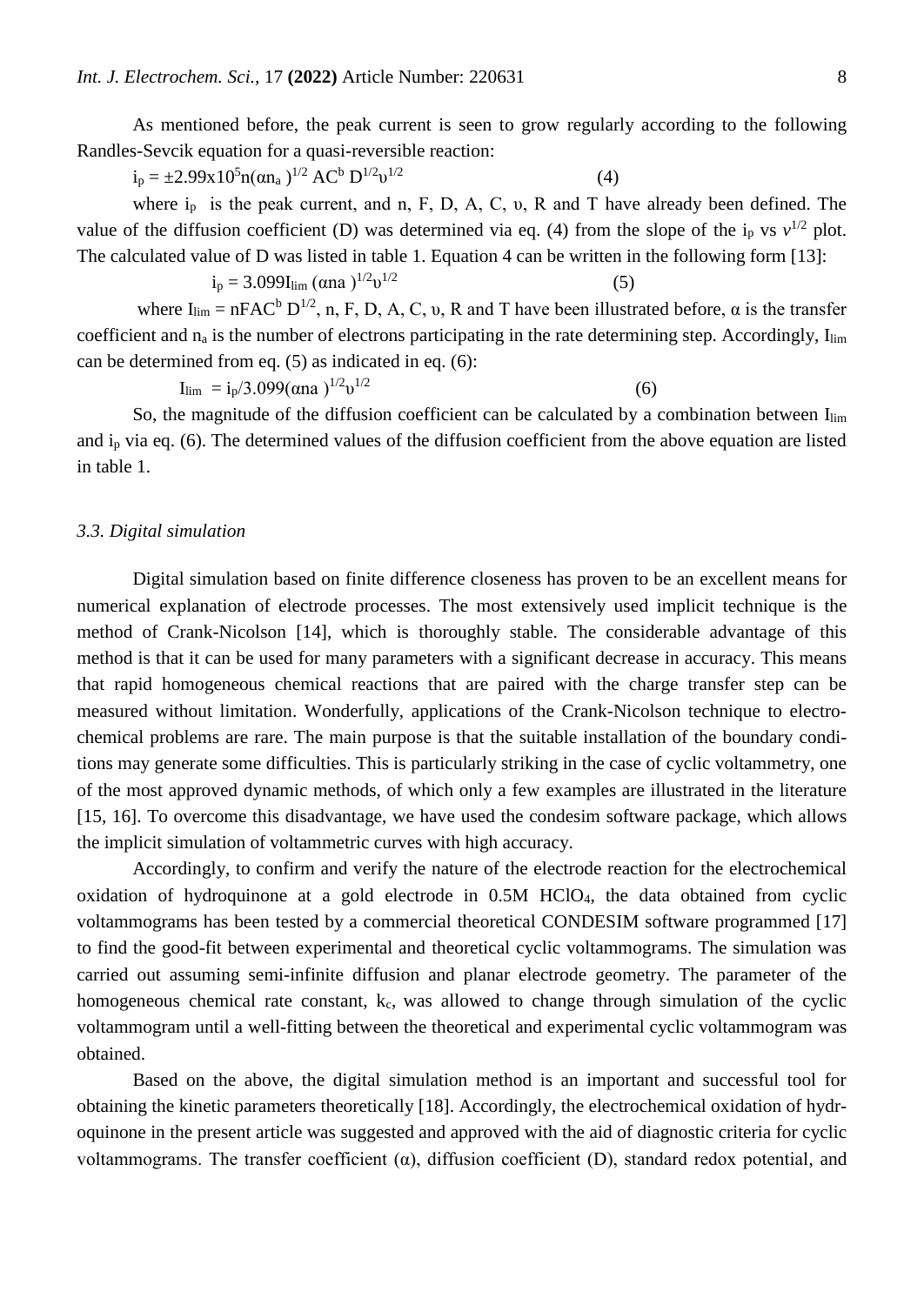the heterogeneous rate constants  $(k<sup>o</sup>)$  for the electrode process were estimated by the experimental methods then tested via digital simulation [19]. The best fit between experimental and theoretical curves consists of finding the electrochemical parameters that exhibit the minimum differences between the simulated and experimental data [10-21]. As shown in Figure 7, there is a good match between the theoretical and experimental voltammograms, confirming the accuracy of the electrochemical parameters calculated experimentally as well as knowing the nature of the mechanistic pathway, which suggests proceeding with the ECE scheme.



**Figure 7.** Experimental and Simulated and cyclic voltammograms of H<sub>2</sub>Q at an Au electrode in 0.5M HClO4 and  $500 \text{ mV}$ .s<sup>-1</sup>

So, the mechanism of electro-oxidation of hydroquinone in  $HClO<sub>4</sub>$  can be suggested to proceed as:

H2Q - 2e- ==== Q + 2e- + 2H<sup>+</sup> E Q+ [ClO4]- ===== [Q-ClO4]- C [Q-ClO4]- + 2e- + 2H<sup>+</sup>===== H2Q + ClO<sup>4</sup> - E

## **5. CONCLUSION**

The redox behavior of hydroquinone was investigated and demonstrated on a conventional gold electrode. The oxidation and reduction peak separation ( $\Delta E_p$ ) has been found to be in the range of 124 to 165 mV, indicating a moderately fast rate of electron transfer. Also, at low scan rate, the reductive peak coupled with the oxidative peak is absent and only appears at high scan rate. From cyclic voltammetry and digital simulation analyses, the electrode reaction was suggested to behave as an ECE process.

#### ACKNOWLEDGEMENTS

This project was supported by King Saud University, Deanship of Scientific Research, College of Science, Research Center.